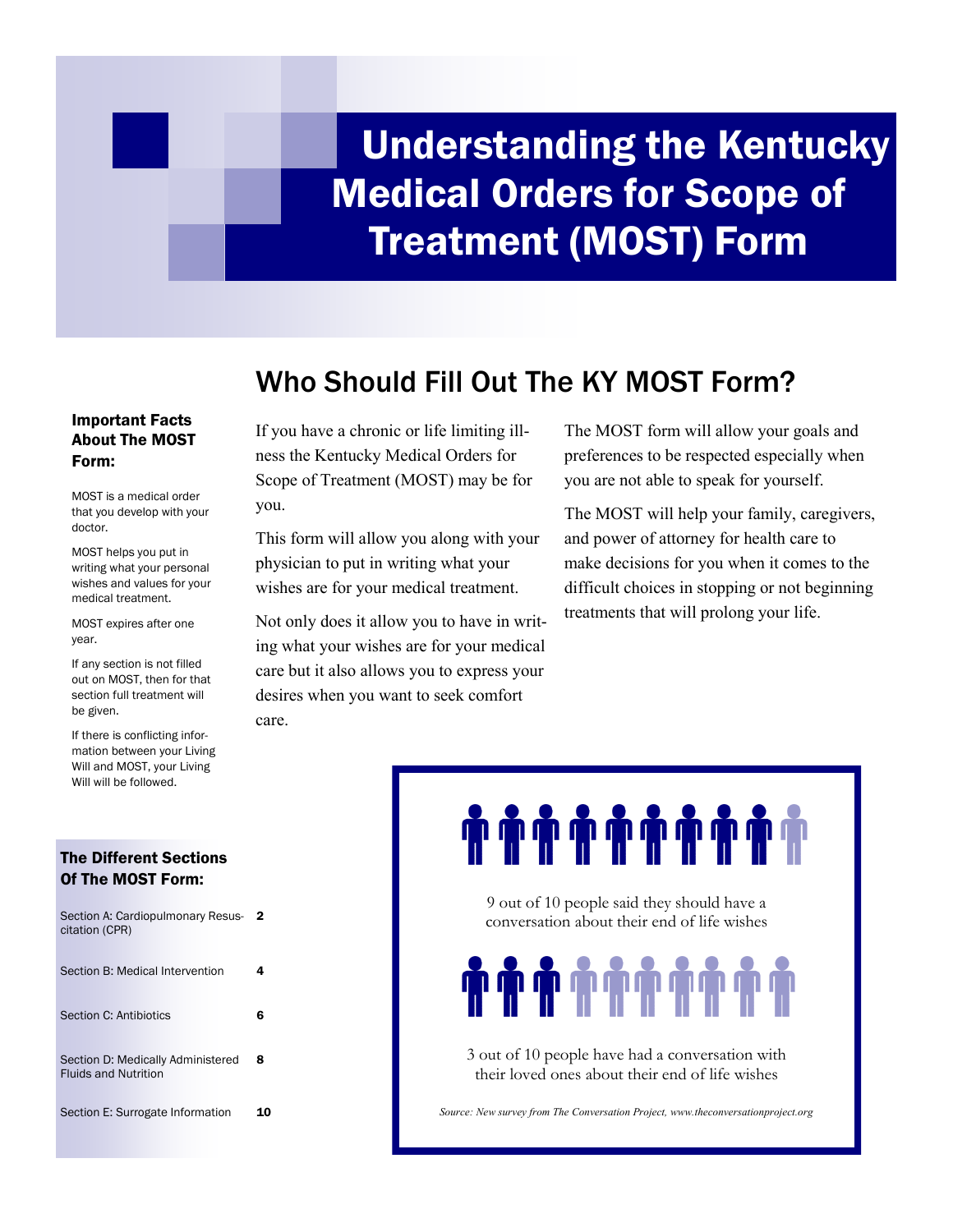## Section A: Cardiopulmonary Resuscitation (CPR)

CPR is a medical intervention consisting of a series of rapid, forceful chest compressions and rescue (mouth-to-mouth) breathing. It is used during cardiac arrest, or sudden stoppage of the heart. During cardiac arrest, you have no pulse or heartbeat and you are not breathing. Because the heart is not pumping, blood—which contains vital nutrients and oxygen your body needs—is not circulating and getting to where it needs to go. Too long without these nutrients and oxygen can cause lasing physical damage. CPR is meant to combat it, until your heart starts beating again on its own or death occurs.

Discuss with your doctor the benefits and risks of performing CPR with your certain health condition. As you go through this workbook, keep in mind your goals, beliefs, and values when it comes to certain treatments. In this section, we hope to shed some light on CPR as a medical method, with all the good and the bad.

## What Are Some Of The Benefits And Risks Of CPR?

**What are some the benefits?** The biggest benefit to CPR is the possibility to delay your death. You may be able to spend more time with your loved ones. It can be emotionally reassuring to you and your family that your doctor will do everything he or she can in order to prolong your life.

**What are some of the risks?** There are also many burdens that CPR places on the patient, assuming survival through cardiac arrest. Potential risks of CPR include fractured sternum/ribs, punctured lungs/organs as a result of fractures, aspiration pneumonia (a type of lung infection), internal bleeding, and permanent neurological damage. Broken bones are very painful and take a long time to heal. In the case of pneumonia, antibiotics are most often used to treat it. See Section C for information on making an informed decision regarding antibiotics.



Page 2 Source: *Cardio-pulmonary resuscitation: a decision aid for patients and their families.* Retrieved from CARENET.



Sample included 50 well adults ages 21-65 years, 49 well adults older than 65, 49 older adults with chronic illness, 48 adults with terminal cancer, 50 adults with AIDS, 45 stroke survivors, and 50 nursing home residents. Source: Patrick DJ, Pearlman RA, Starks HE, et al. Validation of preferences of life-sustaining treatment: implications for advance care planning. Ann Intern Med 1997;127:509-17.

Source: Kass-Bartelmes, B. L., & Hughes, R. (2004). Advance Care Planning: Preferences for Care at the End of Life. *Journal of Pain & Palliative Care Pharmacotherapy, 18*(1),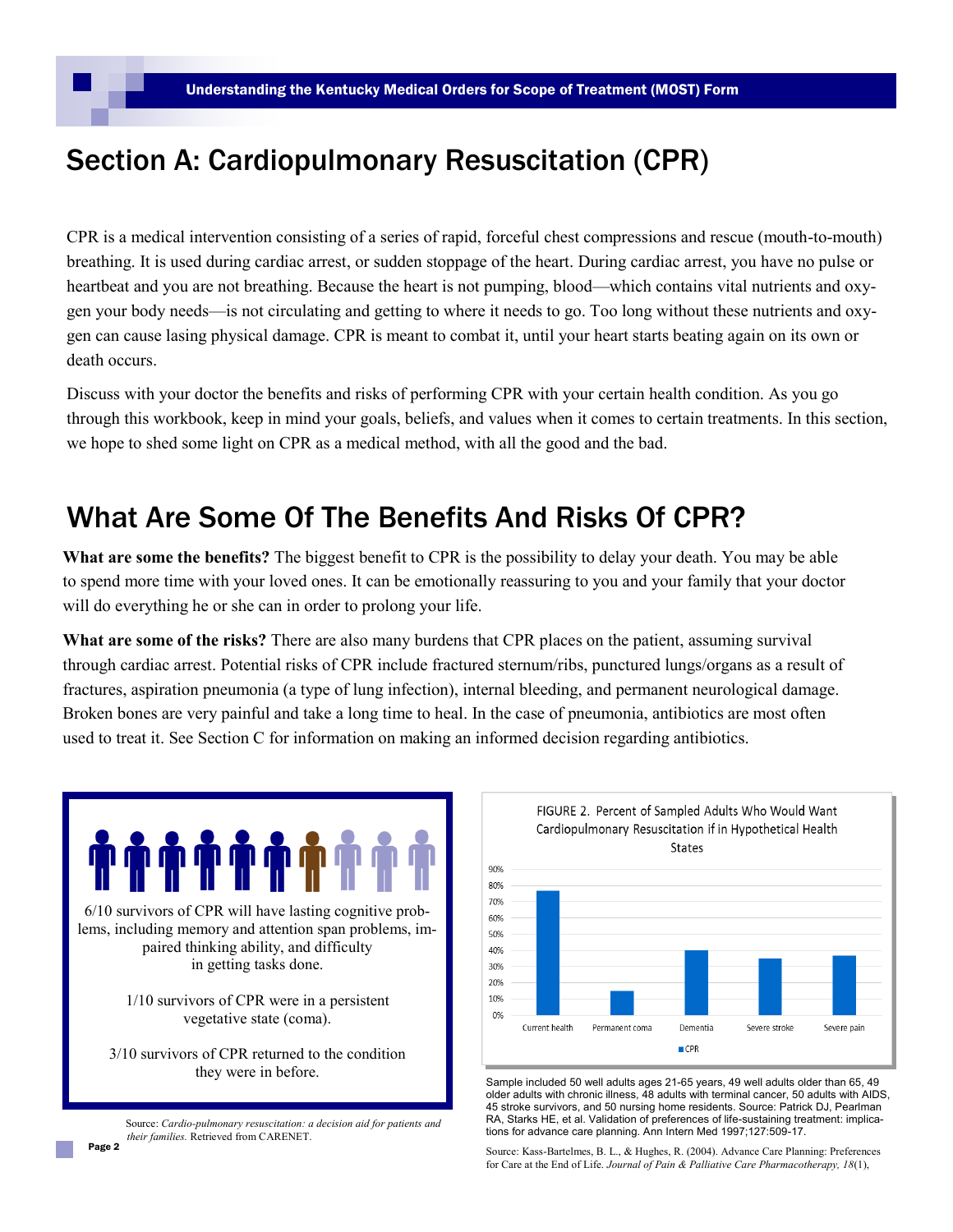## What Are Some Questions That I Need To Consider?

- 1. I understand that CPR will, at best, return me to the state I was in before. What is important that I am able to do, think, and feel, especially if there are side effects from the procedure?
- 2. Is CPR anything like how I see it on TV?
- 3. What treatment will I receive if I choose do-notresuscitate?
- 4. What differences in the survival rate of CPR will my condition(s) and prognosis have?

*In the general hospital population, the survival rate of CPR is around 15%.*

*In patients with chronic illnesses, the survival rate of CPR is approximately 10% and decreases with additional illnesses.*

*In patients who have a terminal diagnosis and are in the ICU, the survival rate of CPR is approximately 2%.*

Source: Sehatzadeh, S., Cardiopulmonary resuscitation in patients with terminal illness: an evidence-based analysis. *Ontario Health Technology* 

*"If the chances. . . for success are so small that it's not worth it, because the negative part of it is so great. . . if a person is gonna take a 10% chance that you're gonna. . . know what's going on, and a 90% chance that you're not going to be able to function normally, that's [extraordinary]."*

*An 84-year old woman*

Rosenfeld, et al.. (2000). End-Of-Life Decision Making: A Qualitative Study of Elderly Individuals. *Journal of General Internal Medicine, 15*, 620-625.

## "I thought doctors were supposed to 'do no harm.' Why would they not try to save my life?"

This important conversation is also an emotional one. To even consider refusing what is typically regarded as a livesaving intervention might have you feeling confused, afraid, and maybe even angry. Remember that the options presented in MOST should match *your* preferences, and they are ultimately *your* decisions, not your family's.

Just like any other treatment, it will have benefits and risks associated with it. Similarly, it will be more effective for some patients, and not for others. Survival is not a guarantee of no physical or neurological harm. CPR will, at best, return you the state you were in previously. Are you prepared to continue living like that, and to accept that may be some debilitating burdens?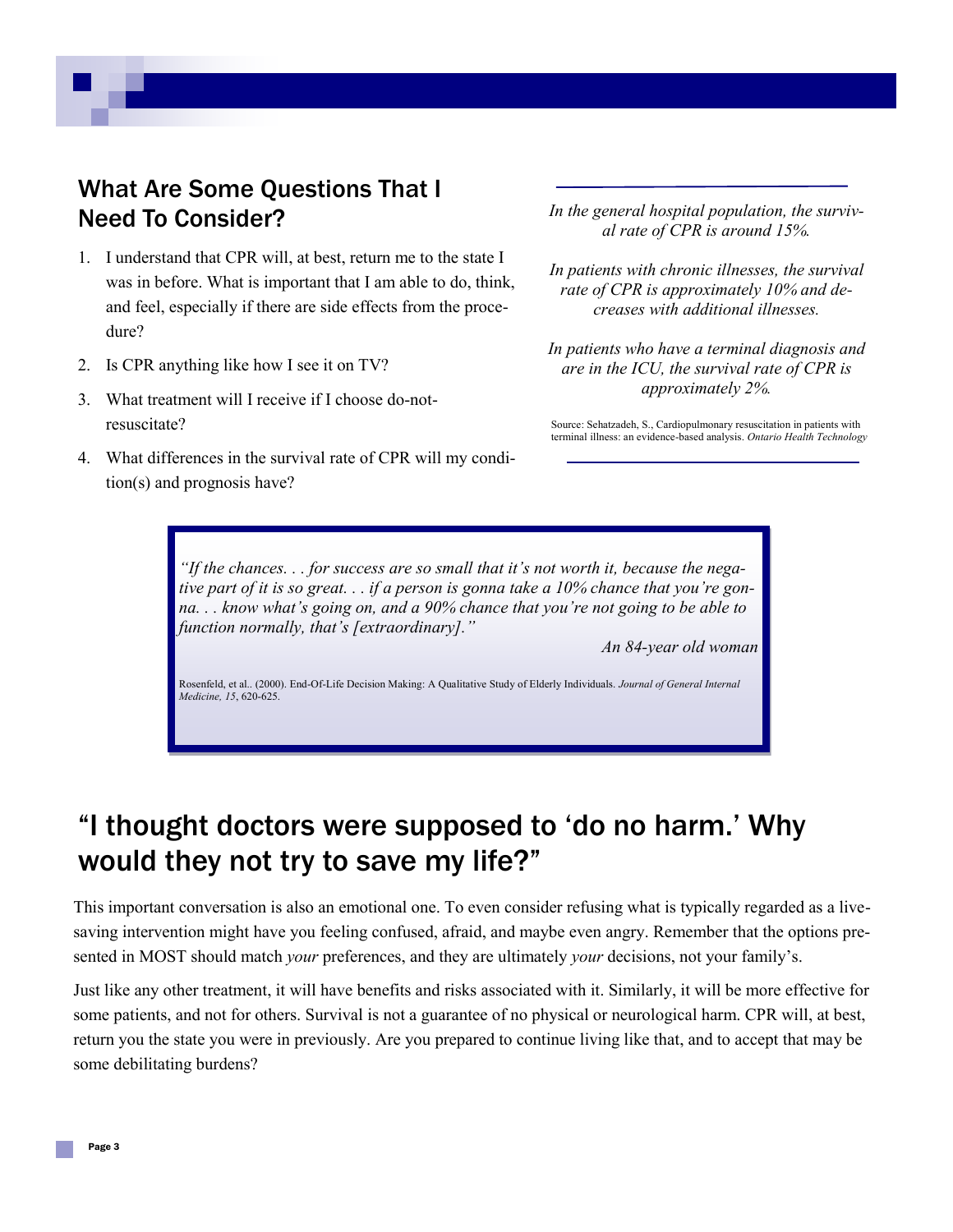## Section B: Medical Intervention

This section gives you the choice between three types of care you wish to receive. It is important to discuss your treatment options with your doctor to understand your particular health condition so that your values, beliefs, and goals will be respected. These three choices are:

**Full Scope of Treatment:** goals are to prolong life at all cost. This means being hospitalized if needed and being given full medical treatment to keep you alive, including CPR, intensive care, and life support measures.

**Limited Additional Intervention:** goals are to provide basic medical treatments. This means no CPR, avoid intensive care, provide medical treatment which may include medications, IV fluids, and comfort measures.

**Comfort Measures:** goals are to provide comfort care and avoid hospitalizations if possible. This support would include medication to relieve pain and suffering, no CPR or intensive care, and medical intervention that would provide what is needed to meet your end of life wishes including keeping you clean, dry, and warm and allowing you to die where and with whom you want.

## Four Questions To Guide Your Goals of Care

Answering these four questions can help you understand what is meaningful to you as you decide what is important for your goal of care for your particular illness. You are encouraged to write down your answers to these questions and discuss them with your doctor. (Please use additional paper if needed)

**\_\_\_\_\_\_\_\_\_\_\_\_\_\_\_\_\_\_\_\_\_\_\_\_\_\_\_\_\_\_\_\_\_\_\_\_\_\_\_\_\_\_\_\_\_\_\_\_\_\_\_\_\_\_\_\_\_\_\_\_\_\_\_\_\_\_\_\_\_\_\_\_\_\_\_\_\_\_\_\_\_\_ \_\_\_\_\_\_\_\_\_\_\_\_\_\_\_\_\_\_\_\_\_\_\_\_\_\_\_\_\_\_\_\_\_\_\_\_\_\_\_\_\_\_\_\_\_\_\_\_\_\_\_\_\_\_\_\_\_\_\_\_\_\_\_\_\_\_\_\_\_\_\_\_\_\_\_\_\_\_\_\_\_\_**

**\_\_\_\_\_\_\_\_\_\_\_\_\_\_\_\_\_\_\_\_\_\_\_\_\_\_\_\_\_\_\_\_\_\_\_\_\_\_\_\_\_\_\_\_\_\_\_\_\_\_\_\_\_\_\_\_\_\_\_\_\_\_\_\_\_\_\_\_\_\_\_\_\_\_\_\_\_\_\_\_\_\_ \_\_\_\_\_\_\_\_\_\_\_\_\_\_\_\_\_\_\_\_\_\_\_\_\_\_\_\_\_\_\_\_\_\_\_\_\_\_\_\_\_\_\_\_\_\_\_\_\_\_\_\_\_\_\_\_\_\_\_\_\_\_\_\_\_\_\_\_\_\_\_\_\_\_\_\_\_\_\_\_\_\_**

**\_\_\_\_\_\_\_\_\_\_\_\_\_\_\_\_\_\_\_\_\_\_\_\_\_\_\_\_\_\_\_\_\_\_\_\_\_\_\_\_\_\_\_\_\_\_\_\_\_\_\_\_\_\_\_\_\_\_\_\_\_\_\_\_\_\_\_\_\_\_\_\_\_\_\_\_\_\_\_\_\_\_ \_\_\_\_\_\_\_\_\_\_\_\_\_\_\_\_\_\_\_\_\_\_\_\_\_\_\_\_\_\_\_\_\_\_\_\_\_\_\_\_\_\_\_\_\_\_\_\_\_\_\_\_\_\_\_\_\_\_\_\_\_\_\_\_\_\_\_\_\_\_\_\_\_\_\_\_\_\_\_\_\_\_**

**\_\_\_\_\_\_\_\_\_\_\_\_\_\_\_\_\_\_\_\_\_\_\_\_\_\_\_\_\_\_\_\_\_\_\_\_\_\_\_\_\_\_\_\_\_\_\_\_\_\_\_\_\_\_\_\_\_\_\_\_\_\_\_\_\_\_\_\_\_\_\_\_\_\_\_\_\_\_\_\_\_\_ \_\_\_\_\_\_\_\_\_\_\_\_\_\_\_\_\_\_\_\_\_\_\_\_\_\_\_\_\_\_\_\_\_\_\_\_\_\_\_\_\_\_\_\_\_\_\_\_\_\_\_\_\_\_\_\_\_\_\_\_\_\_\_\_\_\_\_\_\_\_\_\_\_\_\_\_\_\_\_\_\_\_**

- **1.** What kind of things are most important to you? What makes you happy?
- **2.** What fears do you have about getting sick or needing medical care?
- **3.** If you were very sick, are there any specific medical treatments that might be too much for you?

**4.** Do you have any beliefs that guide you when you make medical decisions?

*Source: Volandes, Angelo E.. The Conversation: A Revolutionary Plan for End-of-Life Care (Kindle Locations 1909-1933). Bloomsbury Publishing. Kindle Edition.*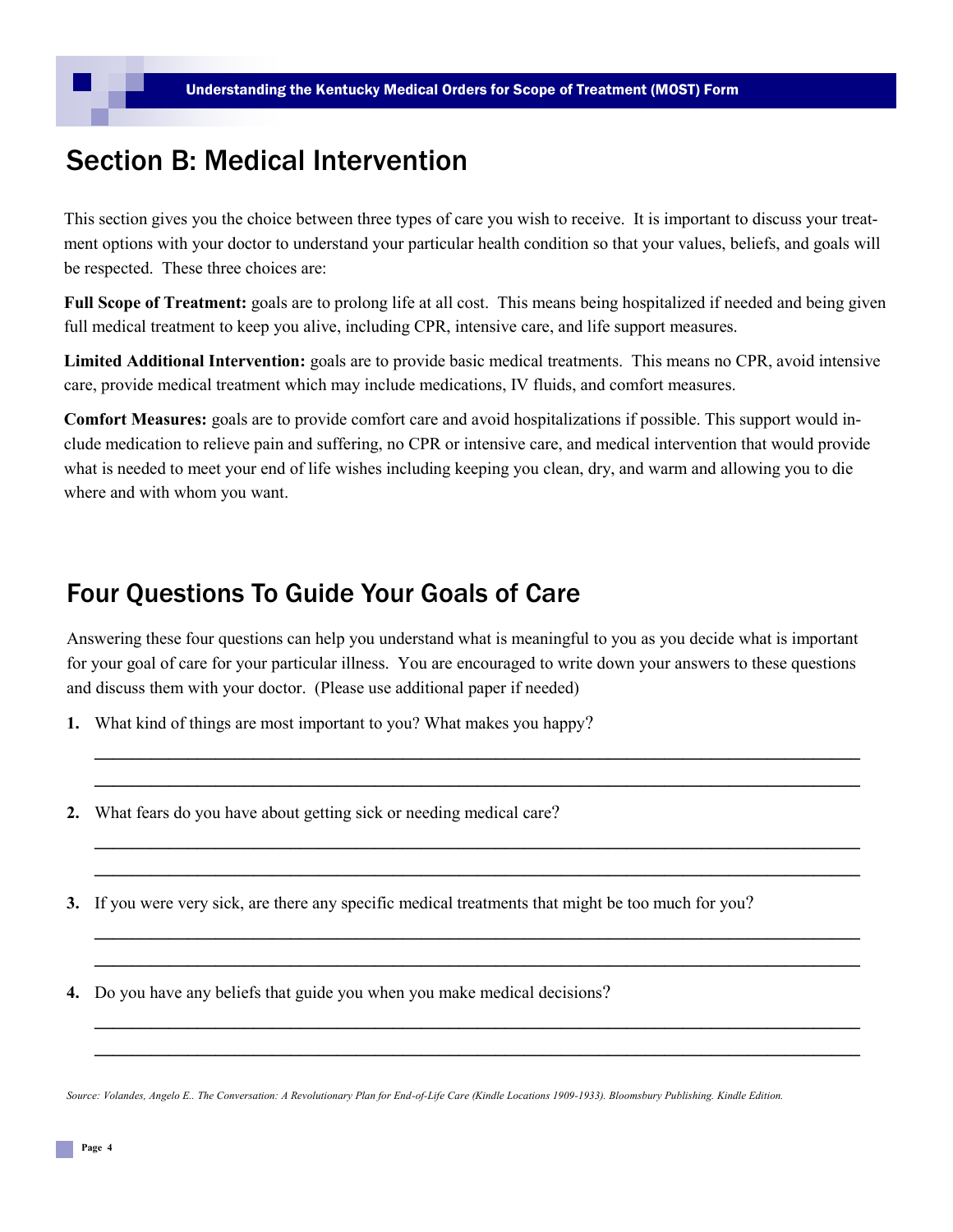## Medical Intervention



*"More than half of those who have lost someone without ever discussing end-of-life wishes admit that some aspect of the experience could have been improved if they'd had a conversation."*

*"Those who did have such a conversation had what could be considered a more positive experience in their loved ones' final days — 63% say they felt better knowing they were honoring the wishes of their loved ones, while 39% know their loved one was able to die just the way they wanted."*

> *Source: New survey from The Conversation Project, www.theconversationproject.org*

# Questions To Ask As The End Of Life Approaches

- 1. Since the illness is worsening, what will happen next?
- 2. Why are you suggesting this test or treatment?
- 3. Will the treatment bring physical comfort?
- 4. Will the treatment speed up or slow down the dying process?
- 5. What can we expect to happen in the coming days or weeks?
- 6. If I or my loved one take this treatment or participate in this clinical trial, will it benefit others in the future?

*Source: End of Life, National Institute of Health, https://nihseniorhealth.gov/endoflife/*preparingfortheendoflife/01.html

Your answers to the questions listed here will help you decide on which goals of care meets your values and beliefs. For example, if your goal is for comfort and you do not want to have CPR, your choice would be Comfort Care. If your goal is to extend your life then Full Scope or Limited Treatment may be your choice. By talking to your doctor about what you want as related to your medical care, your medical decisions can be respected. By choosing to fill out a MOST form, you can help your family respect your wishes especially as related to your end of life care.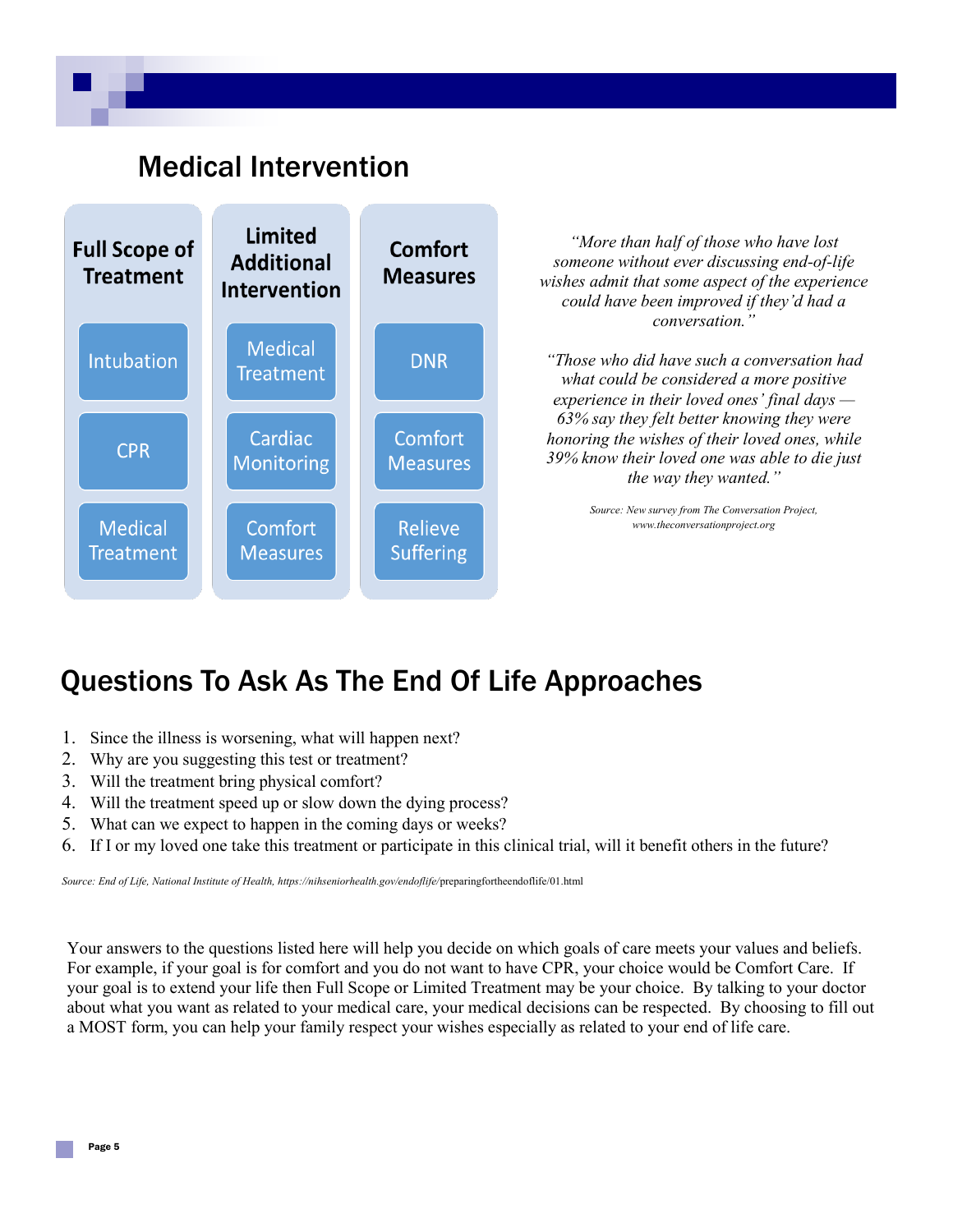# Section C: Antibiotics

Antibiotics are medications that help fight infections that are caused by bacteria. They have no effect on viruses such as the common cold, flu, runny nose, or sore throat (World Health Organization). As in Section B, you will want to talk to your doctor about the benefit and burden of using antibiotics for your particular medical condition.

The more you use antibiotics the more likely you will become resistant to that particular medication. There are few types of antibiotics on the market and with the increase in antibiotic resistant bacteria, you will want to have the medication that will be useful for you.

Asking yourself the questions in Section B will help you decide which choice will match your values and beliefs.

Understanding how antibiotics work will help you decide which box to select in Section C.

*"If you feel by extraordinary measures you would return her to so-called life, don't do it. . . 'cause what life has she got to go back to, except sitting here. . . in a most undignified way having her [bottom] wiped and wearing a diaper and listening to the screams of the other patients. And this is not the kind of life that my wife would have liked. And so don't do anything in the case she gets bronchitis or pneumonia which is prone to keep her alive."*

"a 92-year-man, reflecting on his decision to withhold antibiotic treatment from his wife, who had severe Alzheimer's disease."

Source: Rosenfeld, et al.. (2000). End-Of-Life Decision Making: A Qualitative Study of Elderly Individuals. *Journal of General Internal Medicine, 15*, 620- 625.

## What Are Your Preferences Toward Using Antibiotics?

|   |                                                                                           | <b>Strongly Disagree</b> |  |  | <b>Strongly</b><br>Agree |   |
|---|-------------------------------------------------------------------------------------------|--------------------------|--|--|--------------------------|---|
|   | <b>Question</b>                                                                           |                          |  |  | 4                        | 5 |
|   | Do you want to take an antibiotic for the purpose of main-<br>taining life?               |                          |  |  |                          |   |
|   | Do you want to consider the use or limitation of antibiot-<br>ics when infections occurs? |                          |  |  |                          |   |
|   | Do you want to use antibiotics to relieve pain and discom-<br>fort?                       |                          |  |  |                          |   |
| 4 | Do you want to use other measures to relieve symptoms?                                    |                          |  |  |                          |   |

Source: *Kentucky Medical Order for Scope of Treatment Form*, Kentucky Board of Medical Licensure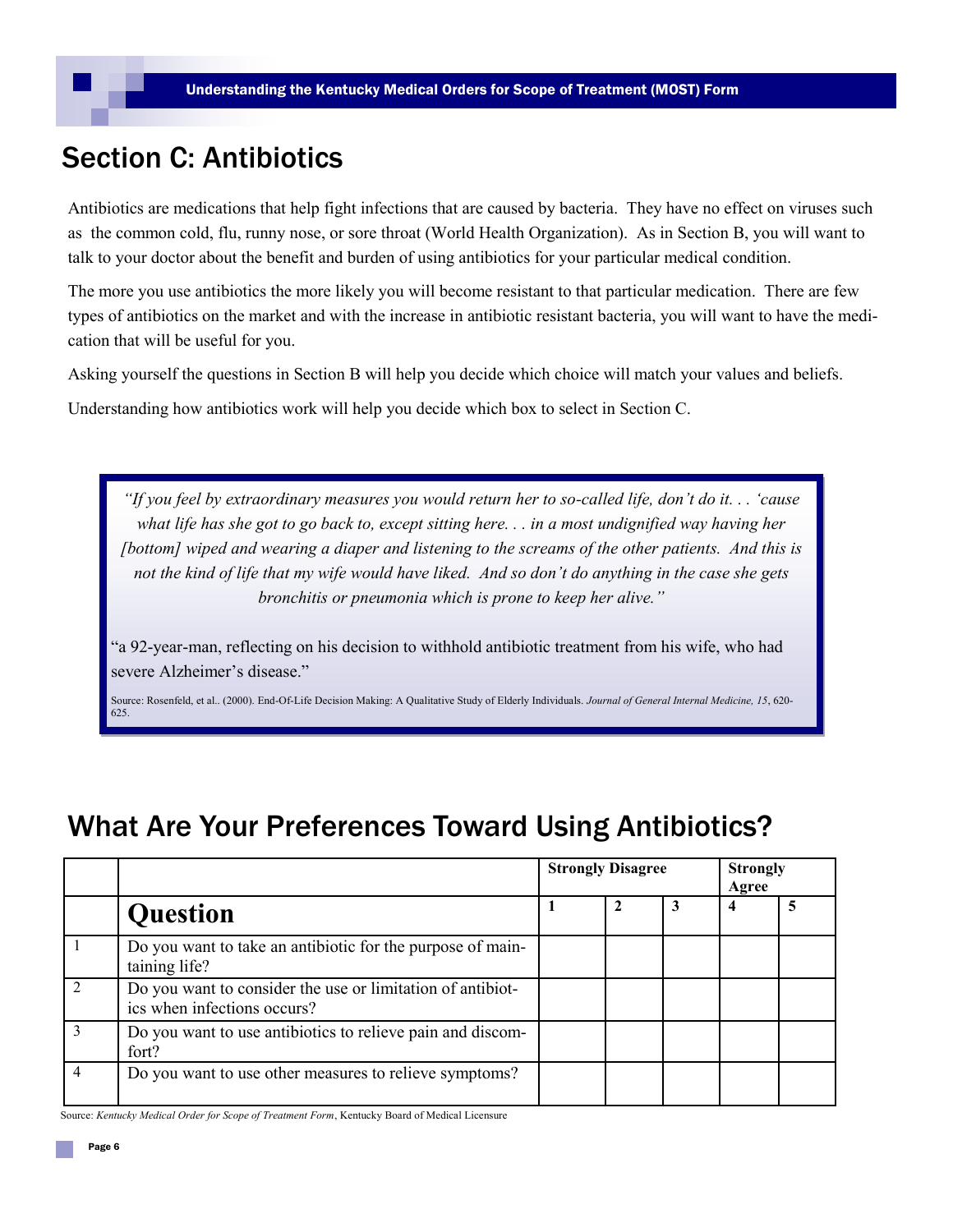

Sample included 50 well adults ages 21-65 years, 49 well adults older than 65, 49 older adults with chronic illness, 48 adults with terminal cancer, 50 adults with AIDS, 45 stroke survivors, and 50 nursing home residents. Source: Patrick DJ, Pearlman RA, Starks HE, et al. Validation of preferences of life-sustaining treatment: implications for advance care planning. Ann Intern Med 1997;127:509-17.

Source: Kass-Bartelmes, B. L., & Hughes, R. (2004). Advance Care Planning: Preferences for Care at the End of Life. *Journal of Pain & Palliative Care Pharmacotherapy, 18*(1)

## Things To Know About Antibiotics

## **Medicine That Fights Bacterial Infections**

- .Lower respiratory infections (pneumonia)
- •Urinary tract infections

### **Bacterial Infections** Are Common to Older People

- .Those who have chronic illness
- .Those who have a terminal illness

## **Side Effects Common With Antibiotics Use**

- ·Digestive Problems
- Heart Burn
- •Bleeding
- Fungal Infections

## **Antibiotic Treatment** At End Of Life

- Antibiotics will not prevent death
- Antibiotics may help the person feel more comfortable
- .Need to weigh benefits against unpleasant side effects.

Source: NIH: National Institute on Aging: End of Life Care: Understanding Healthcare Decision, https://www.nia.nih.gov/health/publication/end-life-helping-comfort-and-care/ understanding-healthcare-decisions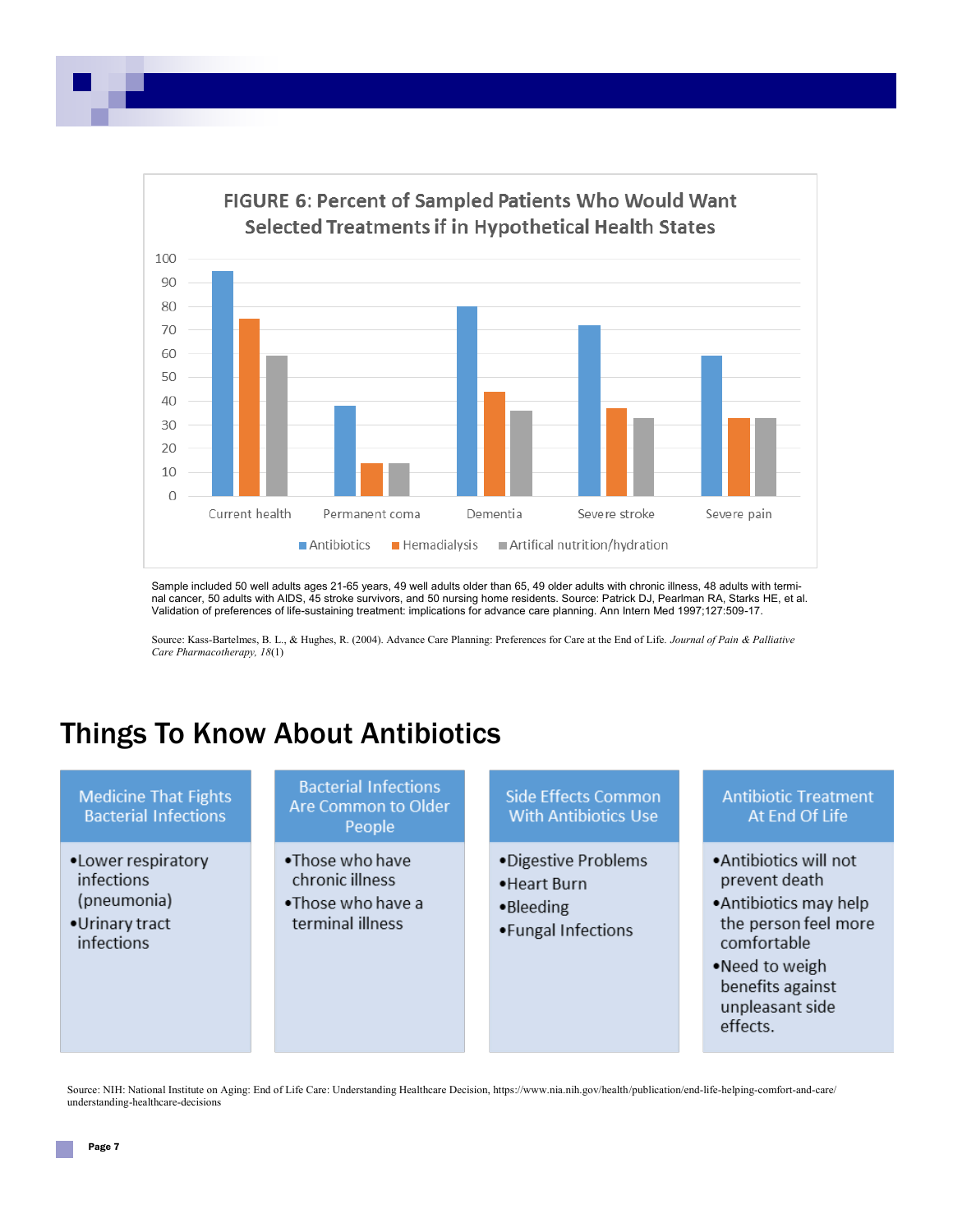## Section D: Medically Administered Fluids And Nutrition

Artificial nutrition and hydration (ANH) is a treatment that gives patient food and water through a tube somewhere other than through the mouth. The tube can be inserted intravenously (into a vein, also called IV), nasogastric (through the nose and into the stomach), or enterally (through the stomach). If interested in ANH, your condition and other preferences will determine where ANH is inserted.

You have three options to choose from on the MOST form:

Long-term IV/feeding tube if indicated

IV fluids/feeding tube for a defined trial period

No IV fluids/feeding tubes

You may choose different options between IV fluids and nutrition through a feeding tube. Special instructions may be written for administration. ANH under a defined trial period will have either a time dictated, in which the tubes are removed when the time is up, or until a certain goal is met.

# What Are Your Goals In Using ANH?

If you have already indicated full scope (life-prolonging) care or limited care as defined in Section B, then you may want to utilize ANH as a treatment method. Additionally, if you are unable to swallow, then a trial period of IV fluids/ feeding tubes may also be completed. Talk to your doctor about your indications for ANH and if it is an appropriate method for you.

Common goals may include prolonging life; relieving hunger and thirst; maintaining nutritional status; maintaining weight, strength, and endurance; and improving quality of life.

You may have different feelings regarding artificial nutrition vs. artificial hydration, and that is okay! For many, food itself provides an emotional component, and your condition may one day take that away from you.

## Long-term IV fluids/feeding tube

- . Goal may be life-prolonging care, with full scope of treatment
- . Religion or culture may dictate the right to life above all other things
- . Feels that benefits will outweigh the burdens, or currently enjoys the life they lead

## IV fluids/feeding tube for a defined period of time

- . Goal may be to retain some type of strength, such as swallowing or recovering from an infection/illness, or used as "wait and see"
- Feels that there is some benefit, though ultimately will set a limit

## No IV fluids/feeding tube

- Goal may be to minimize suffering, to manage pain, or desires only comfort care treatment
- . May rather focus on enjoying what they can now, instead of prolonging life
- Feels that the burdens are too much to allow to live the quality of life the patient desires, or that ANH will provide little to no benefit

Source: Mahon, M. (2010). Clinical Decision Making in Palliative Care and End of Life Care. *Nursing Clinics of North America, 45* (1), 345-362. doi:10.1016/j.cnur.2010.03.002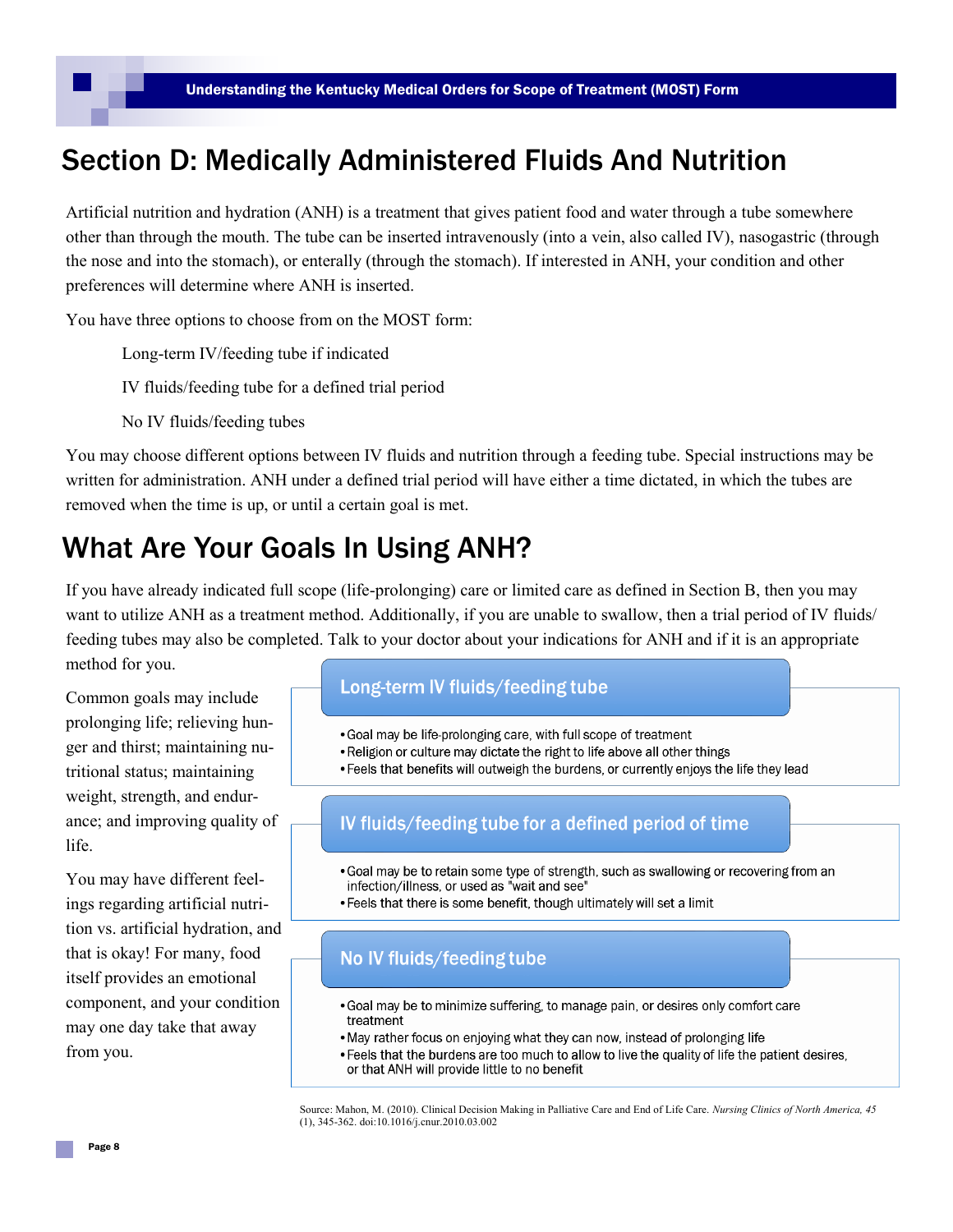# What Are Some Questions That I Need To Consider?

- 1. What is it like to use ANH?
- 2. Will I suffer without ANH?
- 3. Will ANH help relieve hunger and thirst?
- 4. How long can ANH keep me alive?
- 5. What treatment options are available if I choose not to begin ANH?
- 6. Can my family be there to feed me if I choose ANH?
- 7. What does my religion and culture say about using ANH?

What will ANH do for me? Will it align with my treatment goals?

What assumptions and beliefs do I have about ANH? **Have I considered** all questions and answers about ANH?

Will the potential risks of ANH allow me to maintain my quality of life?

Have I spoken to my doctors about their professional opinion?

Have I spoken with my family and loved ones so that they understand?

## What Are Some Benefits And Risks Of ANH?

There are some physical and emotional burdens associated with ANH. It is up to you to weight the benefits and burdens. Does using ANH allow you to live as you desire? Talk with your doctor for his or her professional opinion on your personal condition and the pros and cons of using this treatment.

Patients using ANH may experience pain and possible infection at the insertion site. Depending on the site, insertion procedure may require anesthesia. Patients may also experience nausea, vomiting, and diarrhea, or pneumonia. Edema/swelling may occur with IV fluid usage.

In an advanced neurodegenerative disease like dementia, the patient will sometimes need restraints to prevent them from pulling out their tubes. This can cause anxiety and agitation, and sometimes pain. Though it is not often, a tube can be inserted incorrectly or be misplaced. This can cause painful skin abrasions and internal bleeding.

However, ANH will also aid you continuing to live, providing your body with the nutrients that it needs to sustain itself. If you are unable to swallow, it is helpful to use until you are able to swallow again, or if you currently enjoy the life you are leading.

Source: Arenella, C. (n.d.). *Artificial Nutrition and Hydration at the End of Life: Beneficial or Harmful?* Retrieved from American Hospice Foundation: https://americanhospice.org/ caregiving/artificial-nutrition-and-hydration-at-the-end-of-life-beneficial-or-harmful/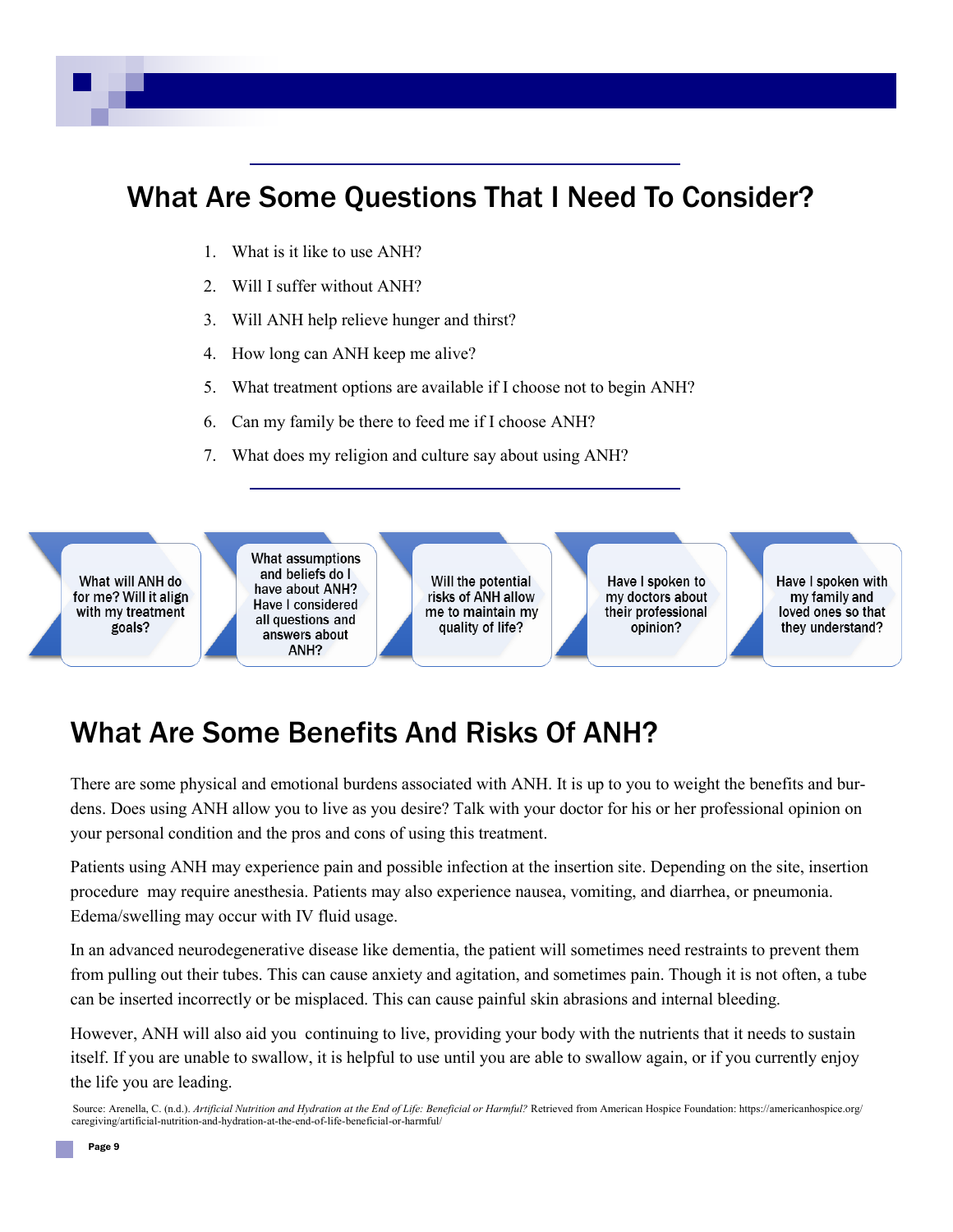## Section E: Patient Preferences As A Basis For The MOST

Section E addresses who will make decisions for you when you are no longer able to make medical decisions for yourself. You have the right to make medical decisions for yourself as long as you are capable. If you become unable to make decisions for yourself, then you can choose someone you trust and care for to make your healthcare decisions.

There are two types of advance directives that are recognized under Kentucky law that allow you to choose who has the right to make decisions for you when you are unable. These two laws are the *living will* (KRS 311.625) and *powers of health care surrogate* (KRS 311.629). A living will allows you put into writing your wishes for end of life care, and the powers of health care surrogate allows you to choose who you want to make your healthcare decisions (KY Living Will Packet).

A *power of attorney* is another type of advance directive similar to the powers of health care surrogate but may also give someone powers to make personal and financial decisions that go beyond making your medical decisions. Kentucky does not have a standard form for the power of attorney.

If you do not choose someone to make medical decisions for you when you become unable to do so, then Kentucky has a law that lists an order of who will be able to make decisions on your behalf. This person may or may not be who you want to make your medical decisions. This law is *the responsible parties authorized to make health care decisions* (KSR 311.631) which lists an order of who will be able to make decisions for you when you cannot make medical decisions for yourself. This order is listed in Section E of the MOST form. You may check the appropriate box.

It is very important that any advance medical directives you have filled out matches your values, beliefs, and goals you have filled out on Sections A, B, C, and D. It is also important to know that your living will shall prevail over your MOST form if they disagree.

## How Do I Choose A Heath Care Surrogate?

- 1. Choose a health care surrogate who understands your goals, values, beliefs, and wishes.
- 2. Choose a health care surrogate who will act on your wishes.
- 3. Choose a health care surrogate who will be available when you need him or her.

Source: Volandes, Angelo E.. *The Conversation: A Revolutionary Plan for End-of-Life Care (Kindle Locations 2045-2062). Bloomsbury Publishing. Kindle Edition.* 

## Important Qualities in Choosing a Heath Care Surrogate:

- Will they respect your values, wishes, and beliefs?
- Are they someone you trust and cares for you?
- Can they make difficult decisions in stressful conditions?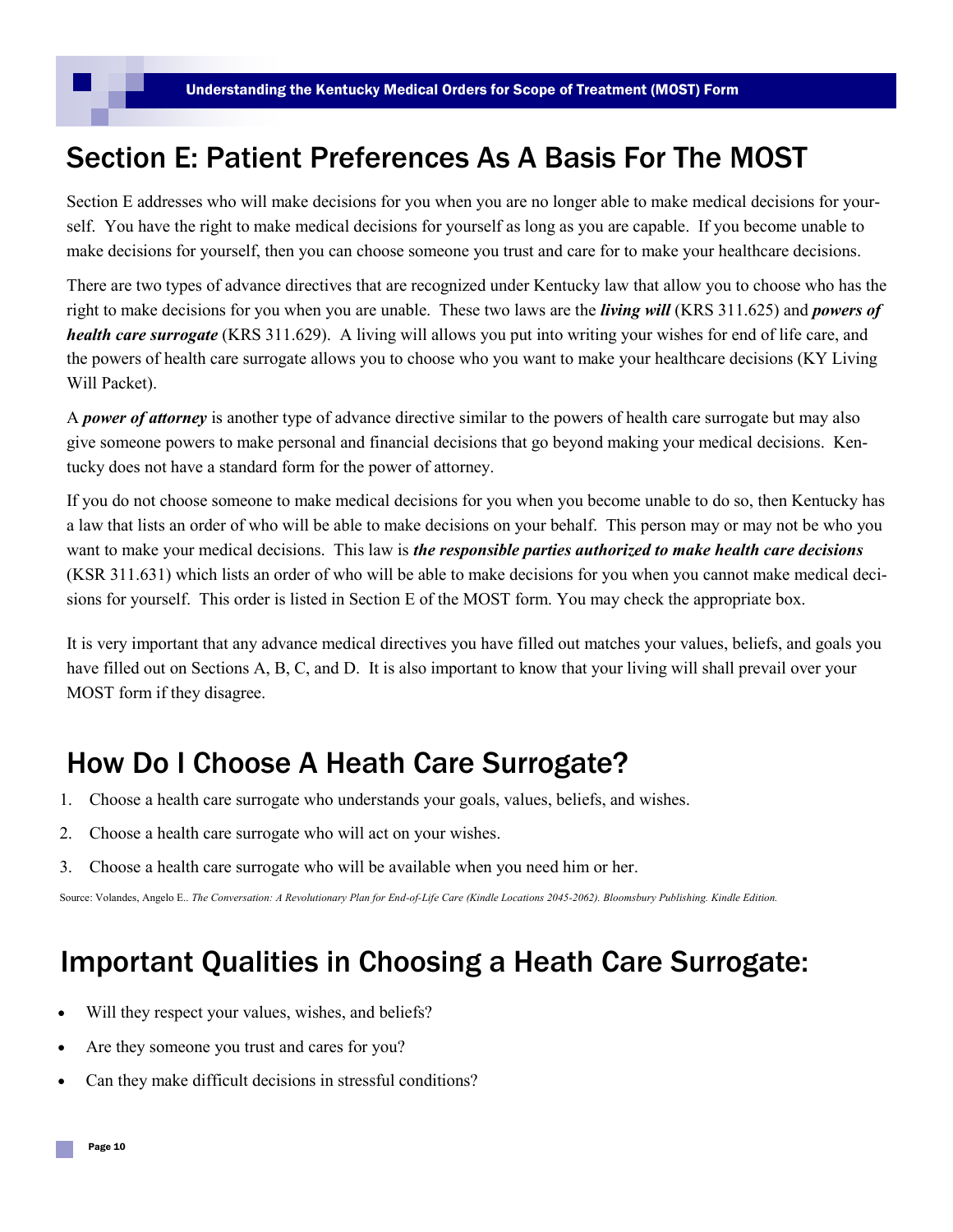# Most Import Factors for People at End of Life

| A close relationship with my doctor                                   |
|-----------------------------------------------------------------------|
| Being at home                                                         |
| Being comfortable and without pain                                    |
| Being able to pay for the care I need                                 |
| Being at peace spirtually                                             |
| Having loved ones around me                                           |
| Having MDs and nurses who will respect my cultural beliefs and values |
| Living as long as possible                                            |
| Making sure family is not burdened by tough decisions about my care   |
| Making sure my wishes for medical care are followed                   |
| Making sure family not burdened financially by my care                |
| Not feeling alone                                                     |

*Source: Final Chapter: Californians' Attitudes and Experiences with Death and Dying*. (2012). Retrieved from California Healthcare Foundation: [http://www.chcf.org/publications/2012/02/final](http://www.chcf.org/publications/2012/02/final-chapter-death-dying)[chapter](http://www.chcf.org/publications/2012/02/final-chapter-death-dying)-death-dying

# Who Will Decide For You?

The following order of persons who will make decisions in Kentucky if you do not choose someone to be your Health Care Surrogate will be in order of priority as follows:

- 1. The judicially-appointed guardian of patient
- 2. The attorney-in-fact named in a durable power of attorney
- 3. The spouse of the patient
- 4. Majority of adult child of the patient
- 5. The parents of the patient
- 6. The nearest living relative of the patient

*Source: 311.631 Responsible parties authorized to make health care decisions. (2017, April 11). Retrieved from Ky.gov: http://www.lrc.ky.gov/Statutes/statute.aspx?id=30567*